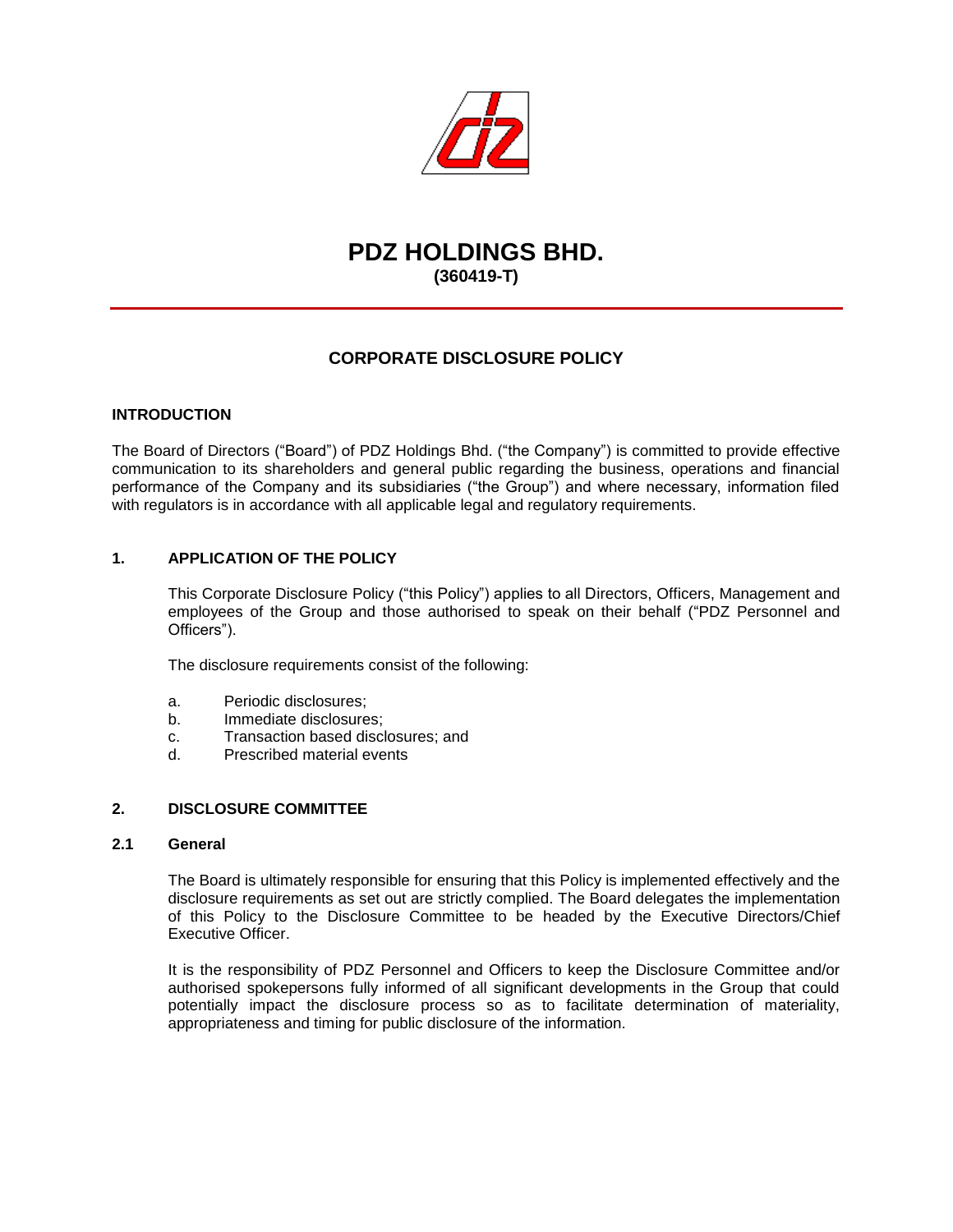#### **2.2 Composition of the Disclosure Committee**

The Disclosure Committee comprises the following members:

- a. Executive Directors/Chief Executive Officer;
- b. Financial Controller; and
- c. Outsourced Company Secretary Agent ("Secretary Agent").

The CFO will serve as the primary contact person for the Disclosure Committee and will engage other members as necessary and appropriate to the matter at hand. In his or her absence, other members can be contacted for matters referred to in this Policy.

#### **3. DESIGNATED SPOKESPERSONS**

The Company designates a limited number of spokespersons ("Authorised Spokespersons") responsible for disclosure of corporate information and communication with Bursa Malaysia Securities Berhad ("Bursa Securities"), investment analysts, potential investors or the media.

The following personnel are currently the Authorised Spokespersons. From time to time, they may authorise other persons to communicate with the media or the investor community:

- a. Chairman of the Board; and
- b. Executive Directors/Chief Executive Officer.

In addition, the representatives designated by the Secretary Agent are authorized to release and submit all relevant announcements, periodic financial reports/returns, disclosure forms as approved by the Director(s) and/or any other secretarial related information to Bursa Securities and Securities Commission for and on behalf of the Company, including to communicate, orally or in writing, with Bursa Securities and/or any other authorities as well as the shareholders and beneficial owners regarding secretarial, corporate governance, other shareholder or administrative matters.

PDZ Personnel and Officers who have not been designated by the Authorised Spokespersons **MUST NOT** respond under any circumstances to inquiries from the investment community, the media or others. All such inquiries should be referred to the Authorised Spokespersons or to those persons designated by the Authorised Spokespersons, from time to time.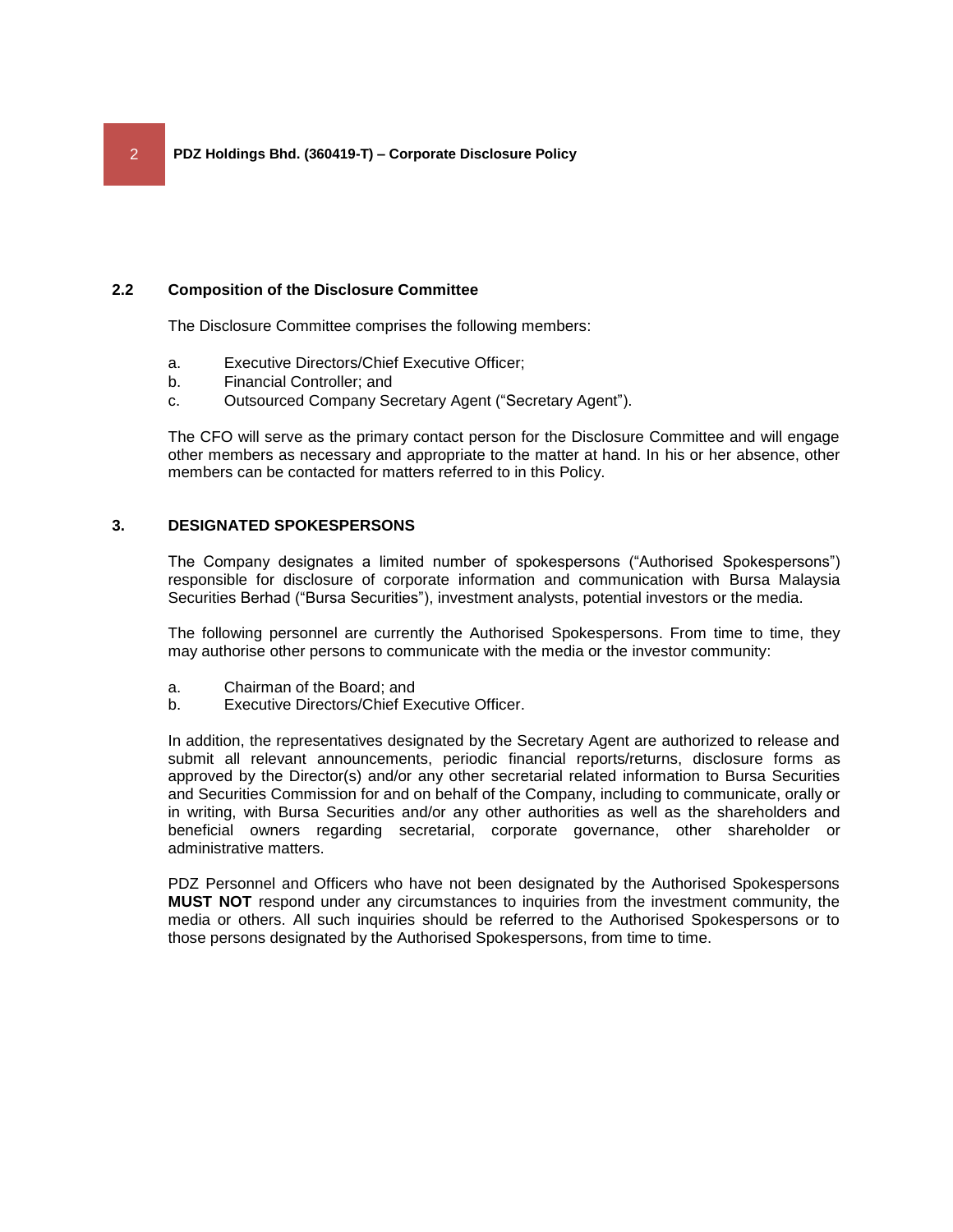#### **4. RESPONSIBILITIES AND PROCEDURES FOR DISCLOSURE OF MATERIAL INFORMATION**

The Disclosure Committee will manage all the Company's release of announcements of material information to Bursa Securities through the Secretary Agent via their BURSALINK.

The Corporate Secretarial and Finance teams of the Company or the appointed merchant banks will draft the announcement which will then be reviewed by the Disclosure Committee to ensure compliance with the Main Market Listing Requirements ("MMLR") of Bursa Securities and accuracy of the contents in the announcement.

All announcements must be approved by the Executive Directors/Chief Executive Officer or his designate before its release to Bursa Securities.

After public dissemination, the announcement will be made available and accessible on the Company's website. The Financial Controller is responsible for ensuring that the information contained in the "Investor Relations" section of the Company's website is accurate and kept upto-date.

# **5. CONFIDENTIALITY OF INFORMATION**

Any employee privy to confidential corporate information is prohibited from communicating such information to anyone else, unless it is necessary to do so in the course of business or required by law or authorized by the Disclosure Committee. Efforts will be made to limit access to such confidential information to only those who "need to know" the information.

Outside parties privy to undisclosed material information concerning the Company will be told that they must not divulge such information to anyone else.

# **6. MATERIAL INFORMATION**

For the purpose of this Policy, material information should follow the guidelines and interpretation of applicable rules and regulation of MMLR of Bursa Securities.

As a general guideline, information relating to the business and affairs of the Company is considered material, if it is reasonably expected to have a material effect on:-

- a. the price, value or market activity of any of the Company's securities;
- b. the decision of a holder of securities of the Company or an investor in determining his or her choice of action;
- c. the anticipated impact of the information on the Company's entire scope of activities; or
- d. the anticipated impact of the information on the Company's financial position performance.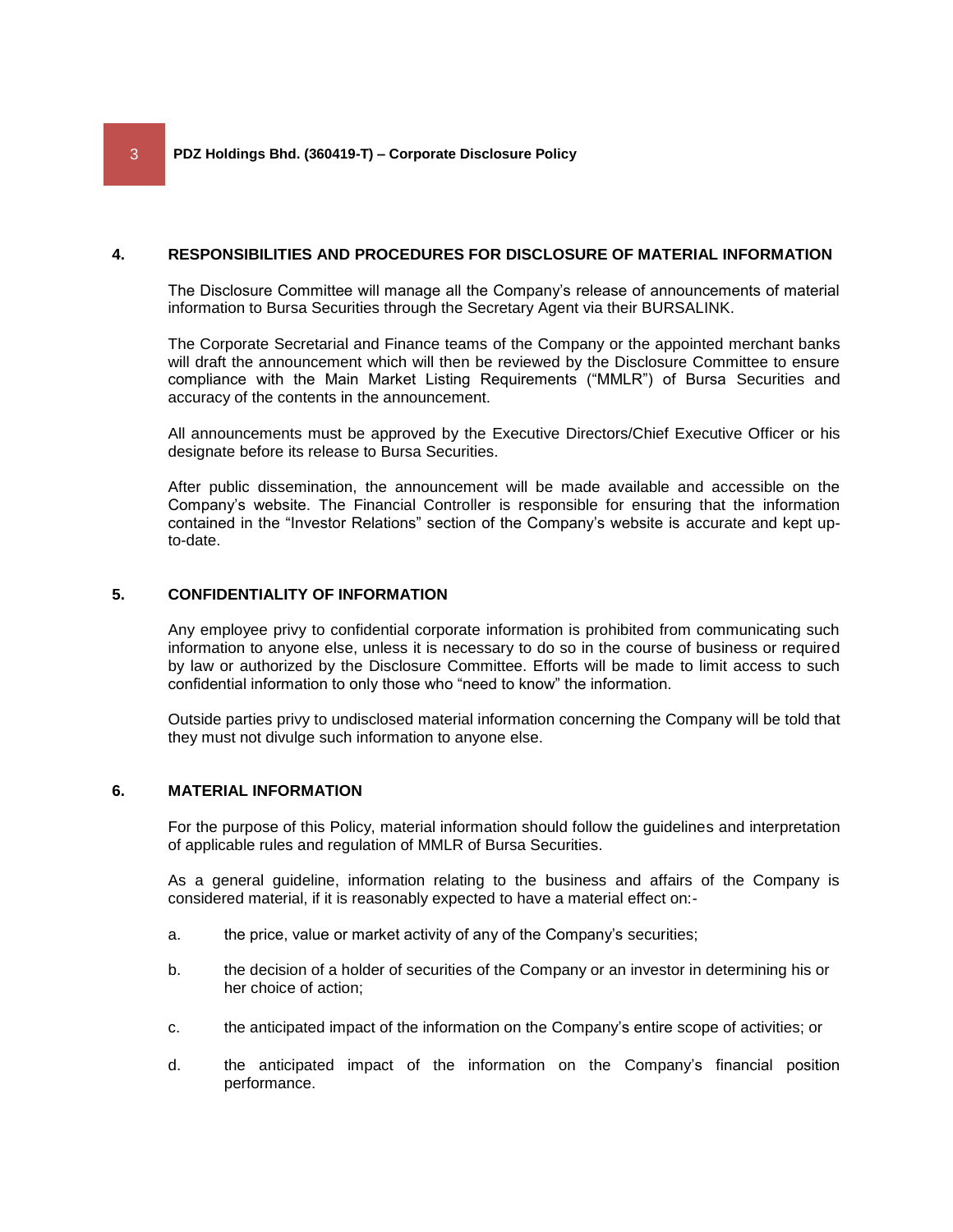#### **7. IMMEDIATE DISCLOSURE OF MATERIAL INFORMATION**

Subject to the terms of this Policy, material information will be announced immediately to Bursa Securities first and made available at the Company's website. The Company would endeavour to take a consistent approach to materiality.

# **8. WITHHOLDING OF MATERIAL INFORMATION**

Material information may be kept confidential temporarily if the immediate release of the information would be unduly detrimental to the interests of the Group. In such cases, the information will be kept confidential at all times to minimize leakage of information until the Disclosure Committee determines it is appropriate to publicly disclose or that the Company has a legal obligation to do so.

The Company will monitor its market activity and rumours or news reports concerning the information (if any). If confidentiality of information is lost or cannot be maintained, the Company shall immediately announce the information to Bursa Securities.

#### **9. CLARIFICATION, CONFIRMATION OR DENIAL OF RUMOURS OR REPORTS**

Whenever the Company becomes aware of a rumour or report, true or false, that contains material information, it will consult with its Directors, major shareholders and such other persons familiar with the matter, to ascertain whether:-

- a. the rumour or report contains undisclosed material information; and
- b. immediate disclosure is required to clarify, confirm or deny the rumour or report.

All announcements made must contain sufficient facts to support the clarification, confirmation or denial.

#### **10. UNUSUAL MARKET ACTIVITY**

Where there is unusual trading activity or price movement in the Company's securities, the Company must upon query from Bursa Securities undertake due enquiry with the relevant persons such as its Directors and major shareholders to determine the cause and issue a clarifying announcement.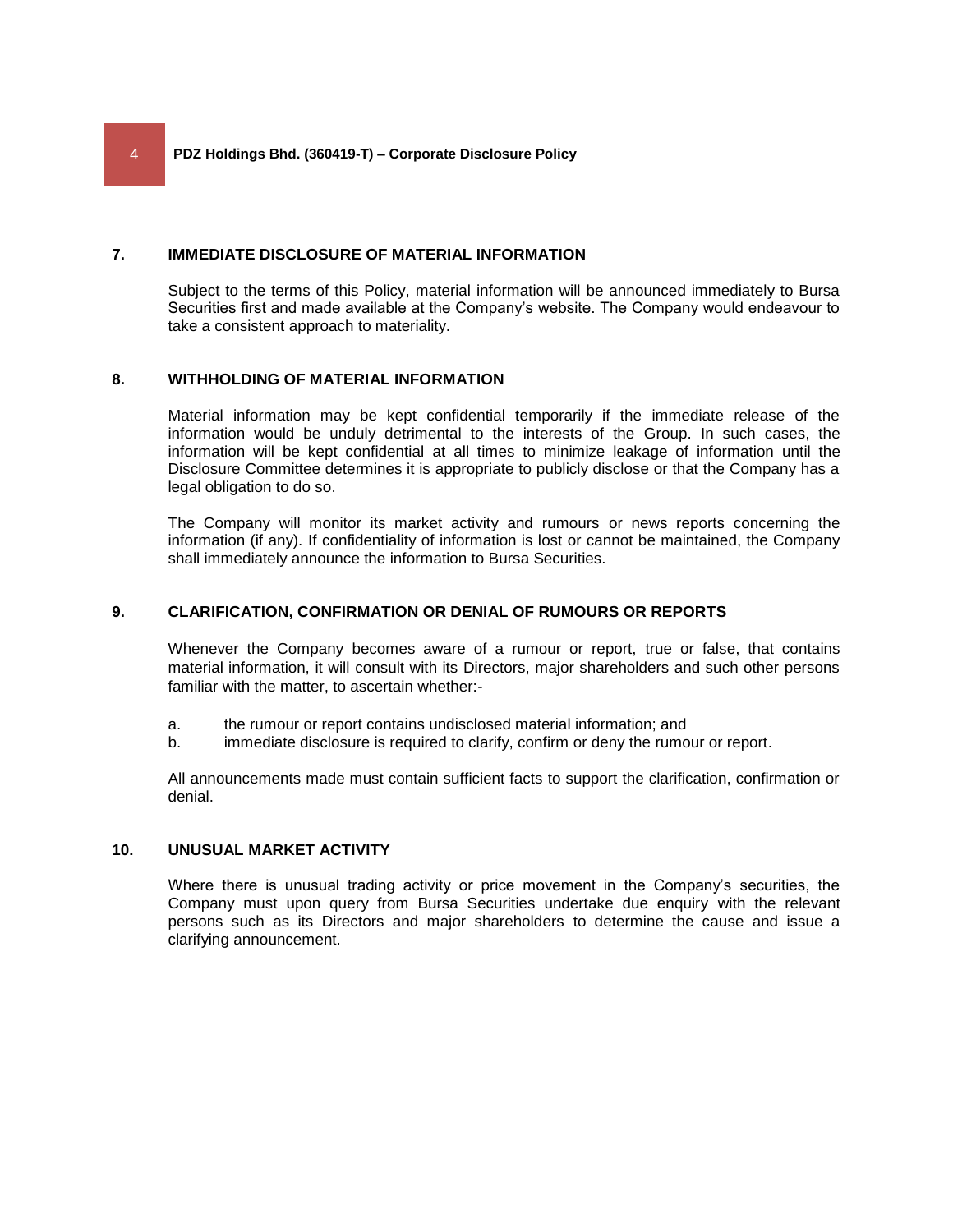#### **11. DEALINGS WITH ANALYSTS, INVESTORS AND THE MEDIA**

Authorised Spokespersons are permitted to participate in briefing sessions with the financial analysts, institutional investors, media and other market professionals on an individual or small group basis as needed and will initiate contacts or respond to their calls in a timely, consistent and accurate fashion in accordance with this Policy. The Company will provide only factual and non-speculative information during such meetings/briefings.

If during such meetings or responses to the calls, there is inadvertent selective disclosure of previously undisclosed material information, the Company will immediately disclose such information and/or consider whether a request for suspension is needed to enable release of information.

# **12. INSIDER TRADING RESTRICTION**

Under Section 188(1) of the Capital Market & Services Act 2007 ("CMSA"), a person is an "insider" if that person:

- a. Possesses information that is not generally available which on becoming generally available a reasonable person would expect it to have a material effect on the price or the value of the securities; and
- b. Knows or reasonably ought to know that information is generally not available.

Based on the above definitions, these persons would include but not limited to the following:

- o Directors, officers and employees of the Group;
- o Persons who provide business or professional services to the Group; and
- o Any other person or company informed on undisclosed material information about the Group by any of the above parties.

As such, the persons stated above with insider knowledge of undisclosed material information, is prohibited from trading in the Company's securities until after the information has been publicly disclosed.

#### **13. CLOSED PERIODS**

Pursuant to Paragraph 14.02 (b) of the MMLR of Bursa Securities, "Closed Period" refers to a period commencing 30 calendar days before the targeted date of announcement up to the date of the announcement of the Company's quarterly results to Bursa Securities.